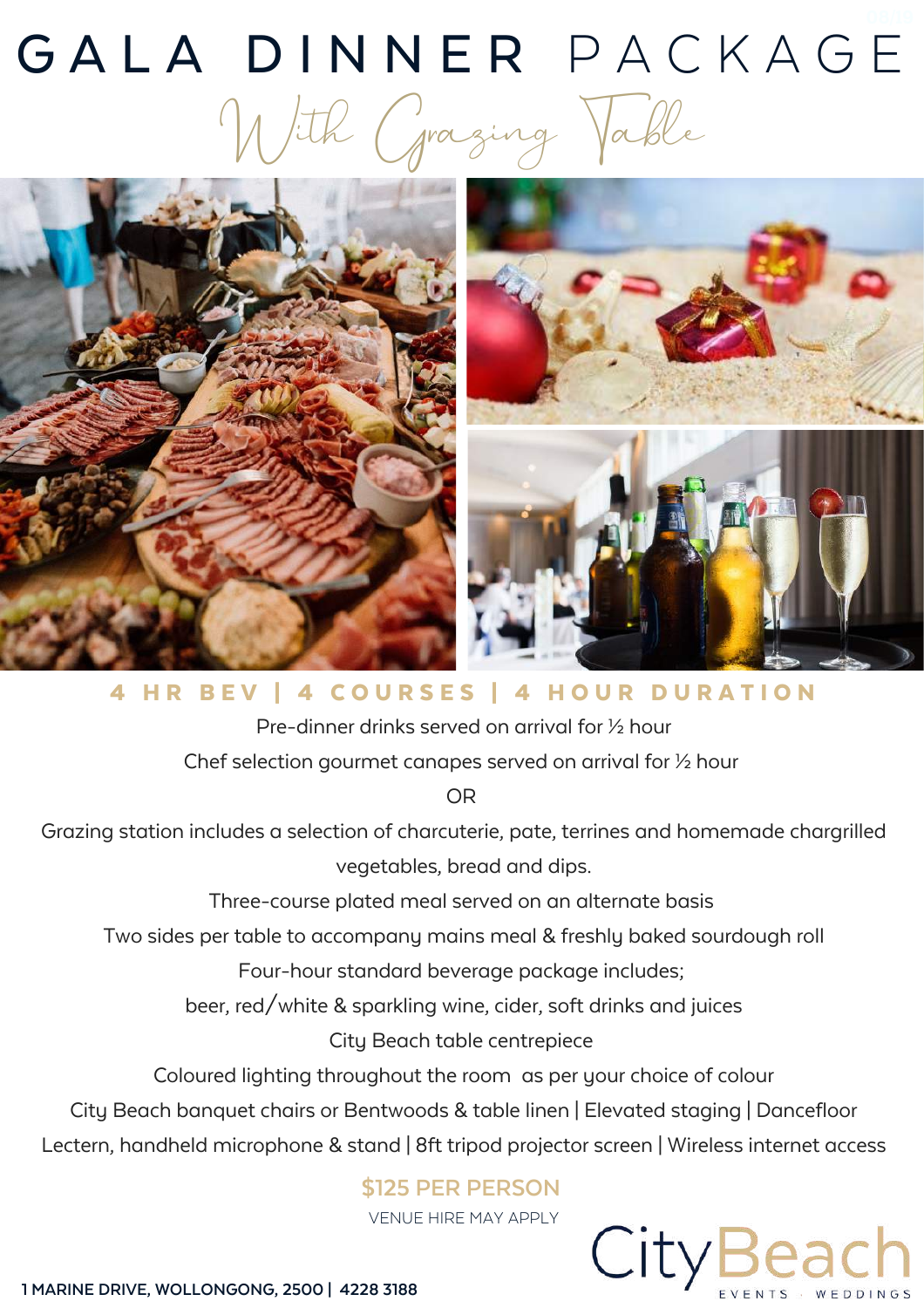### CHRISTMASCANAPE With Grazing Table



### CANAPES & GRAZING STATION | 4 HOURS DURATION

Grazing station on arrival including a selection of charcuterie, pate, terrines with homemade chargrilled vegetables, bread and dips. Your selection of 5 canapes (hot and cold) City Beach festive centrepieces & bonbons Spectacular fibre optic star-light ceiling | White dancefloor Coloured lighting throughout the room as per your choice of colour City Beach cocktail furniture & table linen | Elevated staging Cash Bar or bar tab facilities available Room set up in cocktail style and dedicated hosts for your event

#### **\$85 PER PERSON**

VENUE HIRE MAY APPLY

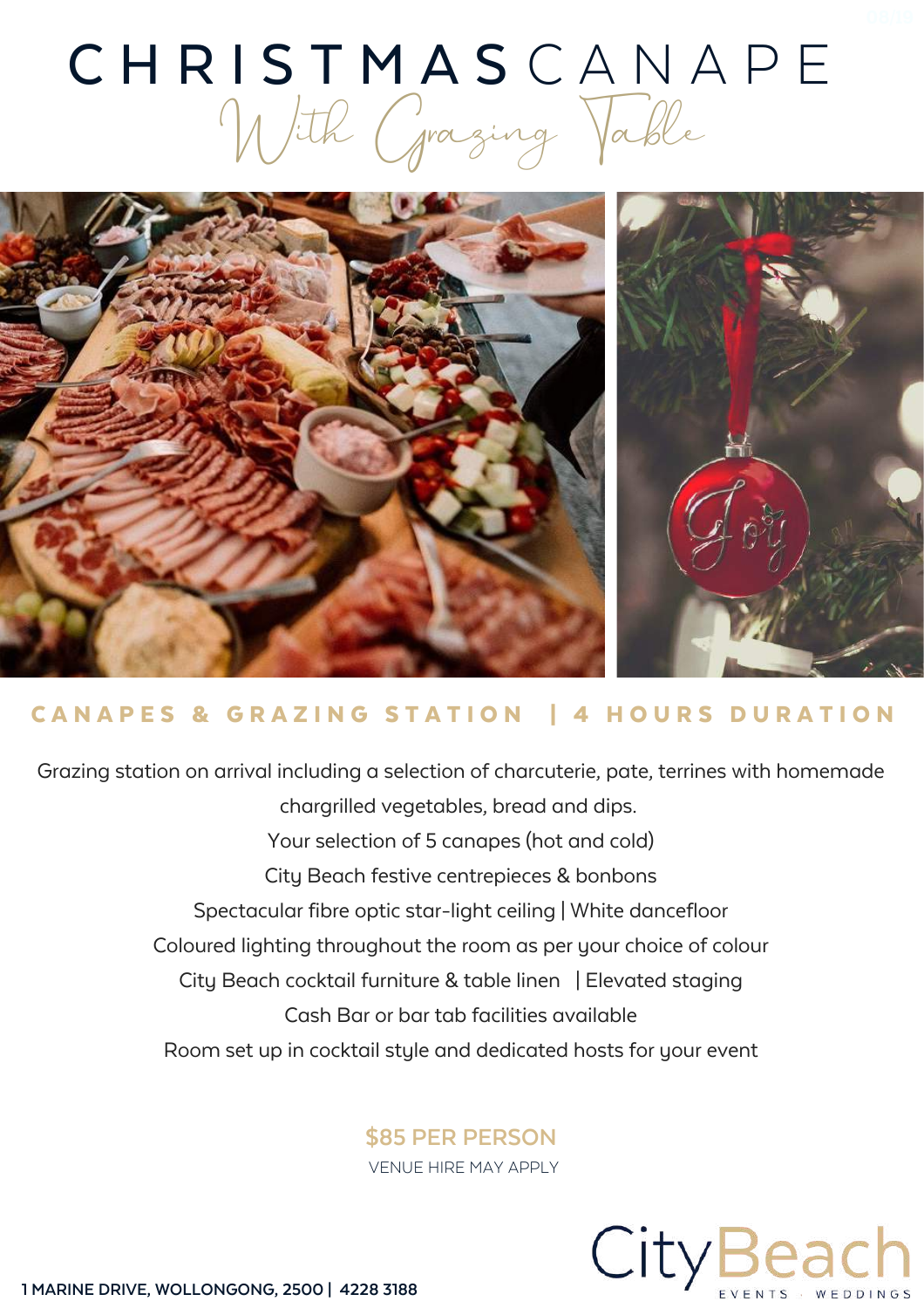## C H R I S T M A S P L A T E D



### 4 HR BEV | 2 COURSE | 4 HOUR DURATION

Two course plated meal served on an alternate basis Two sides per table to accompany mains meal & freshly baked sourdough roll Four-hour standard beverage package includes; beer, red/white & sparkling wine, cider, soft drinks and juices Espresso coffee & selection of loose leaf teas served via a station for your event City Beach festive centrepieces & bonbons Spectacular fibre optic star-light ceiling | Dancefloor | Elevated staging Coloured lighting throughout the room as per your choice of colour City Beach banquet chairs or Bentwoods & table linen Lectern, handheld microphone & stand | 8ft tripod projector screen | Wireless internet access Cash bar or bar tab facilities available Room set up to your specification and dedicated hosts for your event

#### **\$95 PER PERSON**

VENUE HIRE MAY APPLY

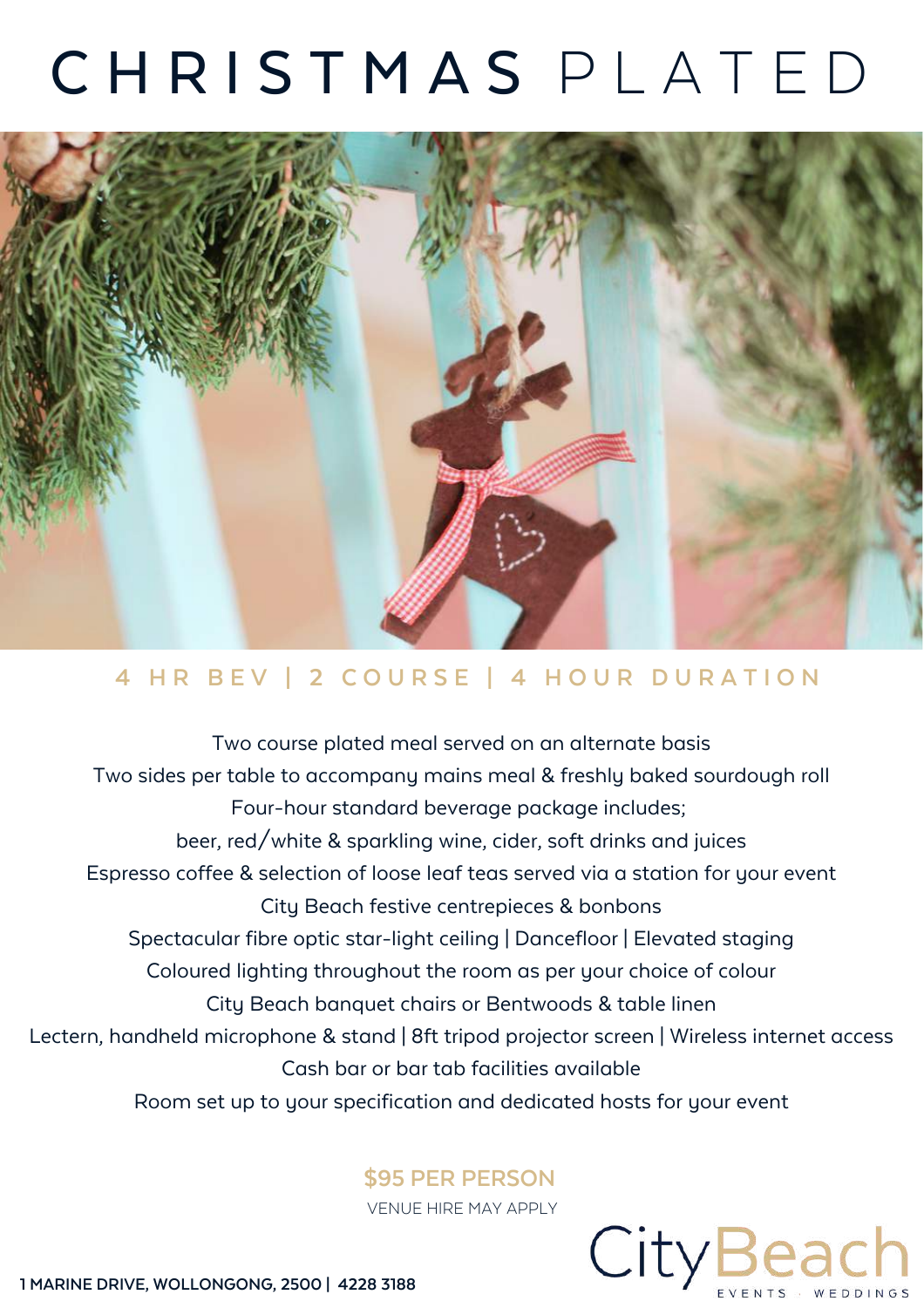## **CHRISTMASCOCKTAIL**



### 4HR BEV | CANAPES | 4 HOURS DURATION

Your selection of 8 canapes (hot and cold) Four hour standard beverage package includes; beer, red/white & sparkling wine, cider, soft drinks and juices Espresso coffee & selection of T2 teas served via a station for the duration of your event Spectacular fibre optic star-light ceiling | Dancefloor Coloured lighting throughout the room as per your choice of colour City Beach festive centrepieces Lectern, handheld microphone & stand | 8ft tripod projector screen | Wireless internet access Cash bar or bar tab facilities available Room set up in cocktail style and dedicated hosts for your event

#### **\$95 PER PERSON**

VENUE HIRE MAY APPLY

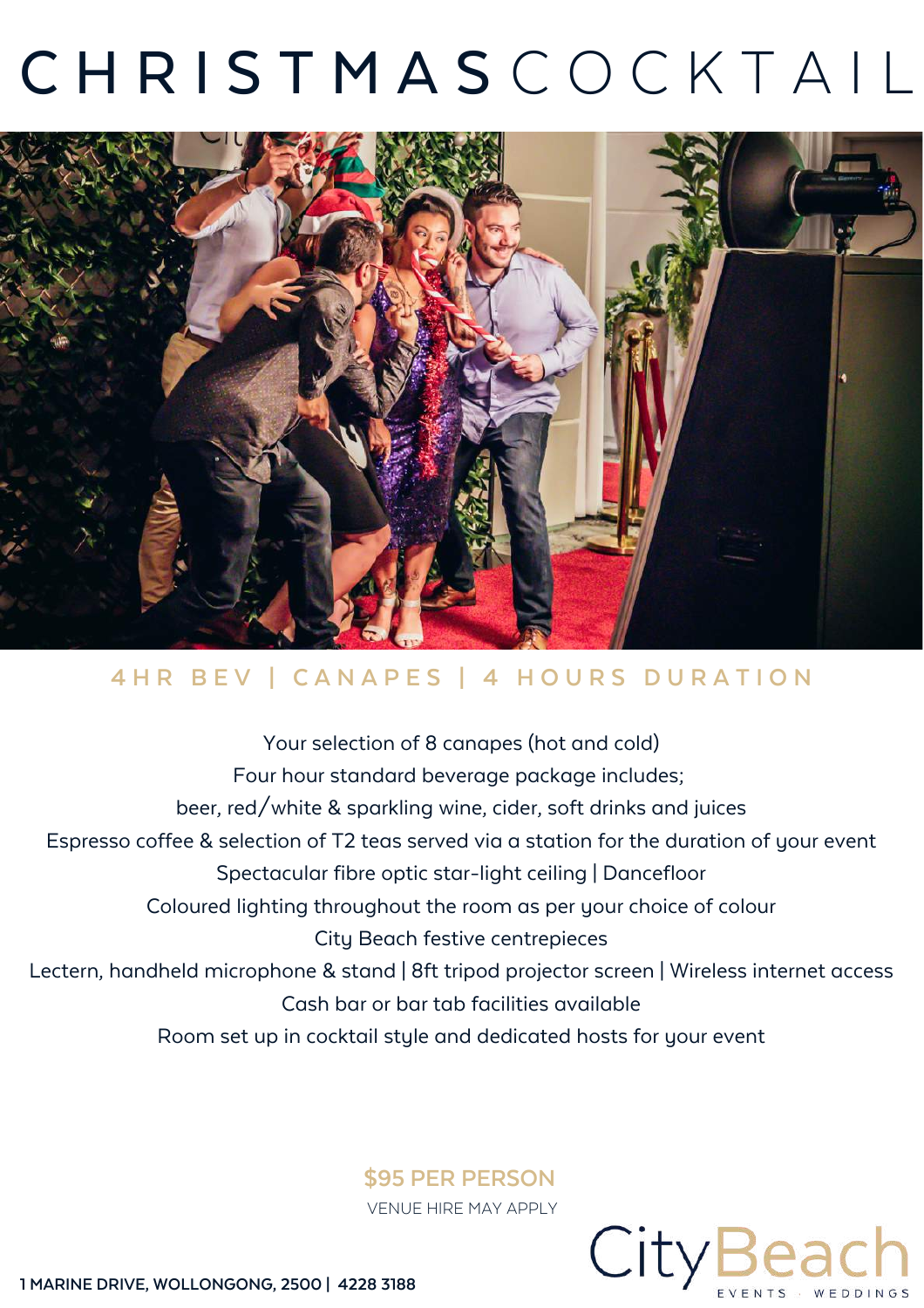## C H R I S T M A S P L A T E D



### 3 COURSE | 4 HR BEV | 4 HOUR DURATION

Three-course plated meal served on an alternate basis Two sides per table to accompany mains meal & freshly baked sourdough roll Four-hour standard beverage package includes; beer, red/white & sparkling wine, cider, soft drinks and juices Espresso coffee & selection of loose leaf teas served via a station for your event City Beach festive centrepieces & bonbons Spectacular fibre optic star-light ceiling | Elevated staging Coloured lighting throughout the room as per your choice of colour City Beach banquet chairs or Bentwoods & table linen Lectern, handheld microphone & stand | 8ft tripod projector screen | Wireless internet access Cash Bar or bar tab facilities available Room set up to your specification and dedicated hosts for your event

#### **\$105 PER PERSON**

VENUE HIRE MAY APPLY

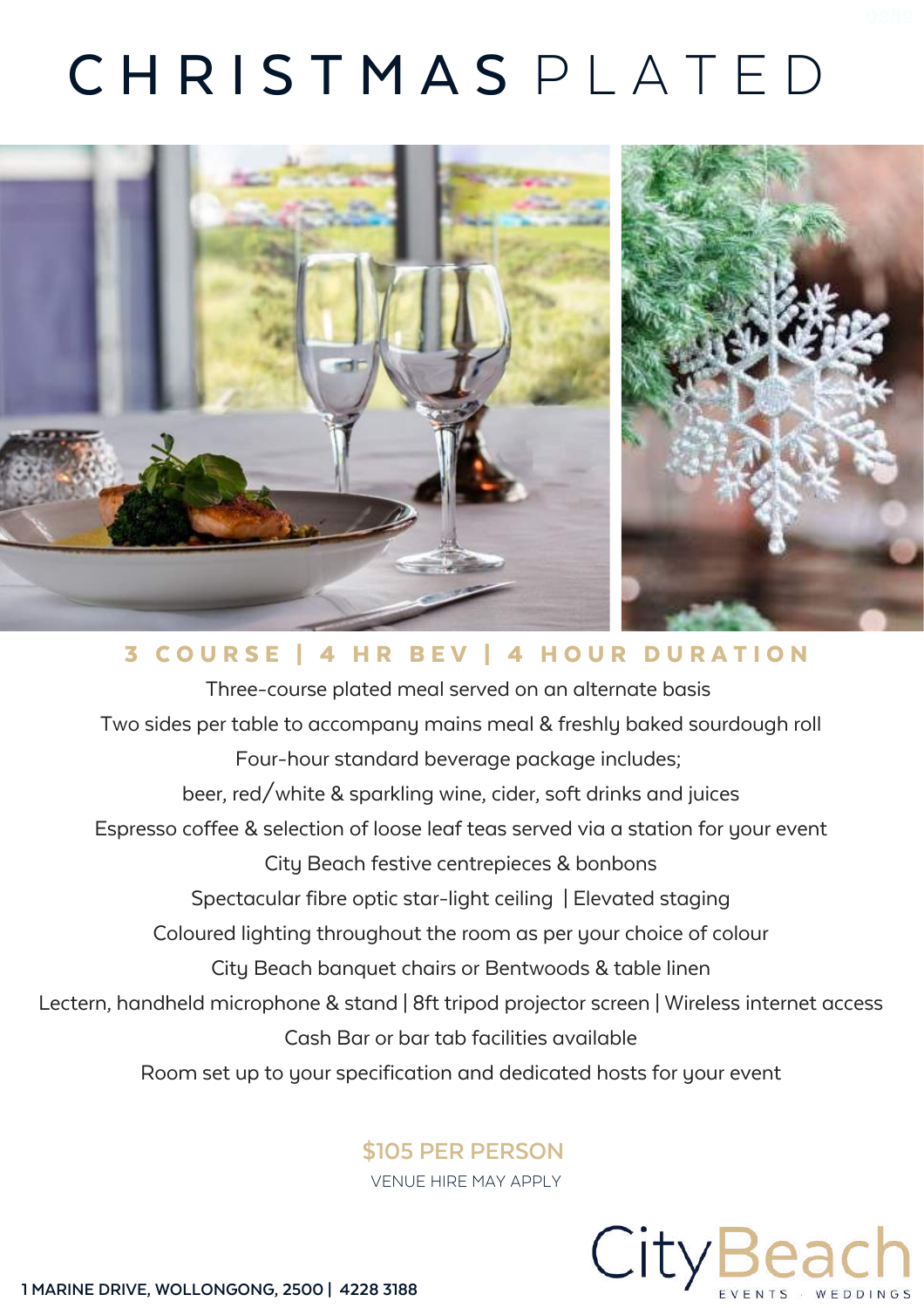## CHRISTMAS COCKTAIL With Grazing Table



4 HR BEV | CANAPES & GRAZING STATION **4 HOURS DURATION** 

Grazing station on arrival including a selection of charcuterie, pate, terrines with homemade chargrilled vegetables, bread and dips. Your selection of 5 canapes (hot and cold) Four hour standard beverage package includes; beer, red/white & sparkling wine, cider, soft drinks and juices Spectacular fibre optic star-light ceiling Dancefloor | Elevated staging Coloured lighting throughout the room as per your choice of colour Lectern, handheld microphone & stand | 8ft tripod projector screen City Beach festive centrepieces & bonbons Cash bar or bar tab facilities available Room set up in cocktail style and dedicated hosts for your event

**\$95 PER PERSON** VENUE HIRE MAY APPLY